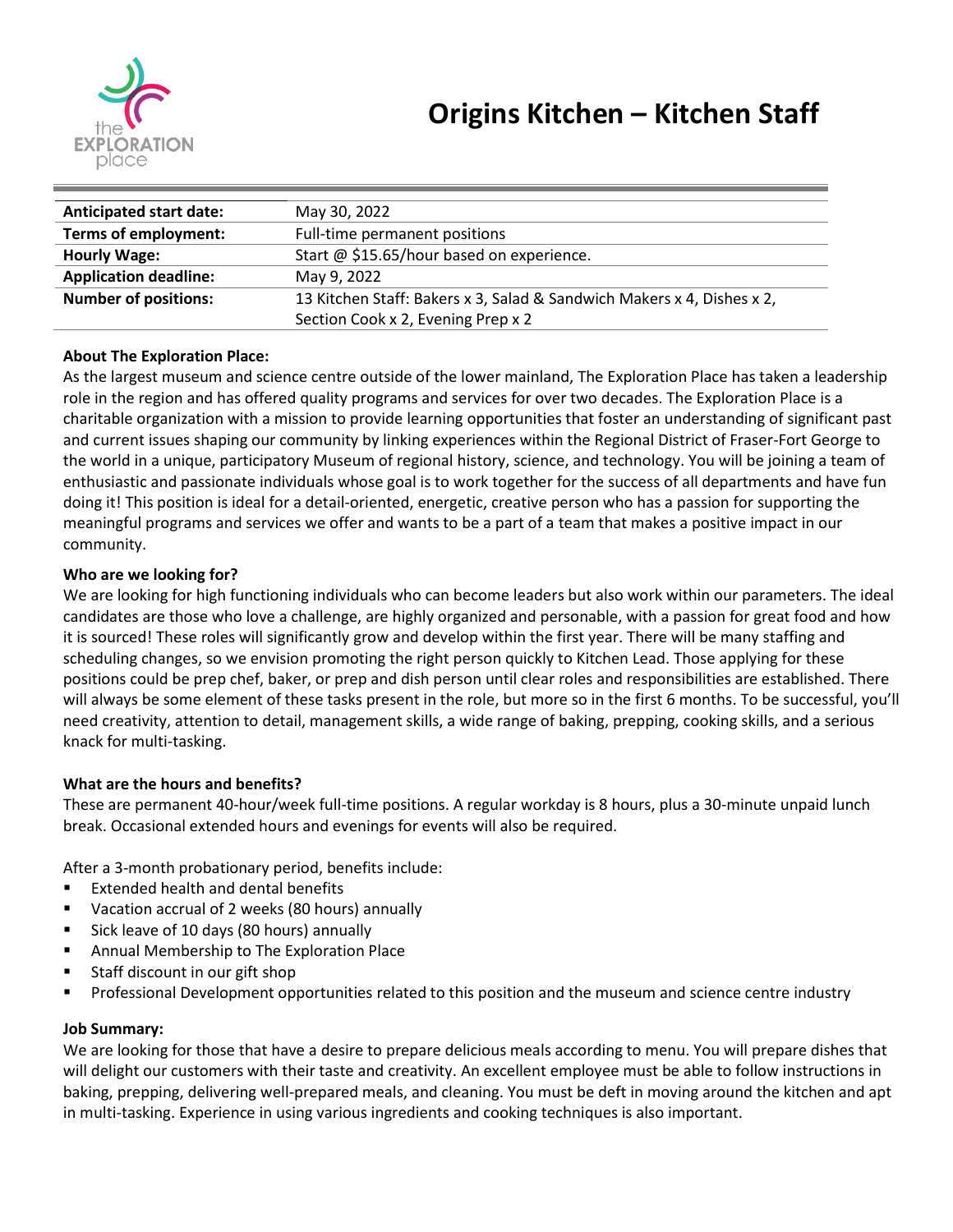## **The successful applicants will be responsible for the following:**

- Reporting to and working with the Manager Food Programs & Services to meet company goals
- Working with manager to standardize the menu
- Helping with new menu items
- Producing exemplary product to sell in our café and retail space
- Keeping recipes and ingredient costs up to date
- Monitoring inventory and maintaining grocery list
- Assisting in processing, checking, and stocking inventory shipments
- **Estimating future needs for goods, kitchen utensils, and cleaning products**
- Liaising with the café lead to ensure the café is stocked with ingredients and prepared goods
- Prepping and assembling ingredients by washing and chopping fruit and vegetables, cutting meat and cheese, etc.
- Preparing dishes such as salads and sandwiches
- Undertaking cooking and baking duties
- Meeting performance goals
- Maintaining a clean and orderly kitchen by washing dishes, sanitizing surfaces, sweeping and mopping the floor, taking out garbage, and recycling
- Heavy-duty cleaning once per shift (rotating schedule of areas)
- Helping train new employees on operations, protocol
- Attending staff meetings
- **•** Ensuring compliance with sanitation and safety regulations, including communicable illness protocols
- Being an advocate of our brand and facility
- Processing transactions, handling cash, and processing debit/credit cards, as needed
- Maintaining the physical appearance and cleanliness of the kitchen, ensuring that the facility and all equipment remain in good repair, and creating a polished aesthetic
- **Ensuring accurate reporting of sales figures and other financials as required**
- Representing the Museum with the utmost integrity, exemplifying the values and mission of our organization
- Aiding with various special events as necessary
- Other duties as assigned

### **Knowledge, skills, and abilities we are looking for:**

- Canadian Citizenship or permanent resident status
- Possess a minimum of Grade 12 Graduation Diploma, Dogwood, or equivalent
- Must be willing to present a BC Vaccine Card showing full COVID-19 vaccination and abide by all COVID-19 regulations. If, over time, Health Canada updates its definition of "fully vaccinated" (such as requiring "booster" vaccine doses), employees will be expected to comply to maintain fully vaccinated status
- Possess strong oral and written communication skills
- Able to perform basic math, writing, and reading tasks without supervision
- Over 5 years of kitchen experience
- Ability to handle stressful situations while working in a fast-paced, customer-orientated facility, in cooperation with other staff and departments
- **•** Ability to work closely and communicate respectfully with The Exploration Place team at large
- Be a self-motivated team player
- Possess excellent time management and multi-tasking skills
- Be familiar and comfortable with software, including Point of Sale Systems
- Be familiar and comfortable with communication and collaboration tools such as Zoom and SLACK
- Must show flexibility when asked to perform other tasks as needed
- Ability to work evenings, holidays, and weekends as scheduled
- Be able to lift and/or move up to 50 pounds on select occasions and stand for long periods